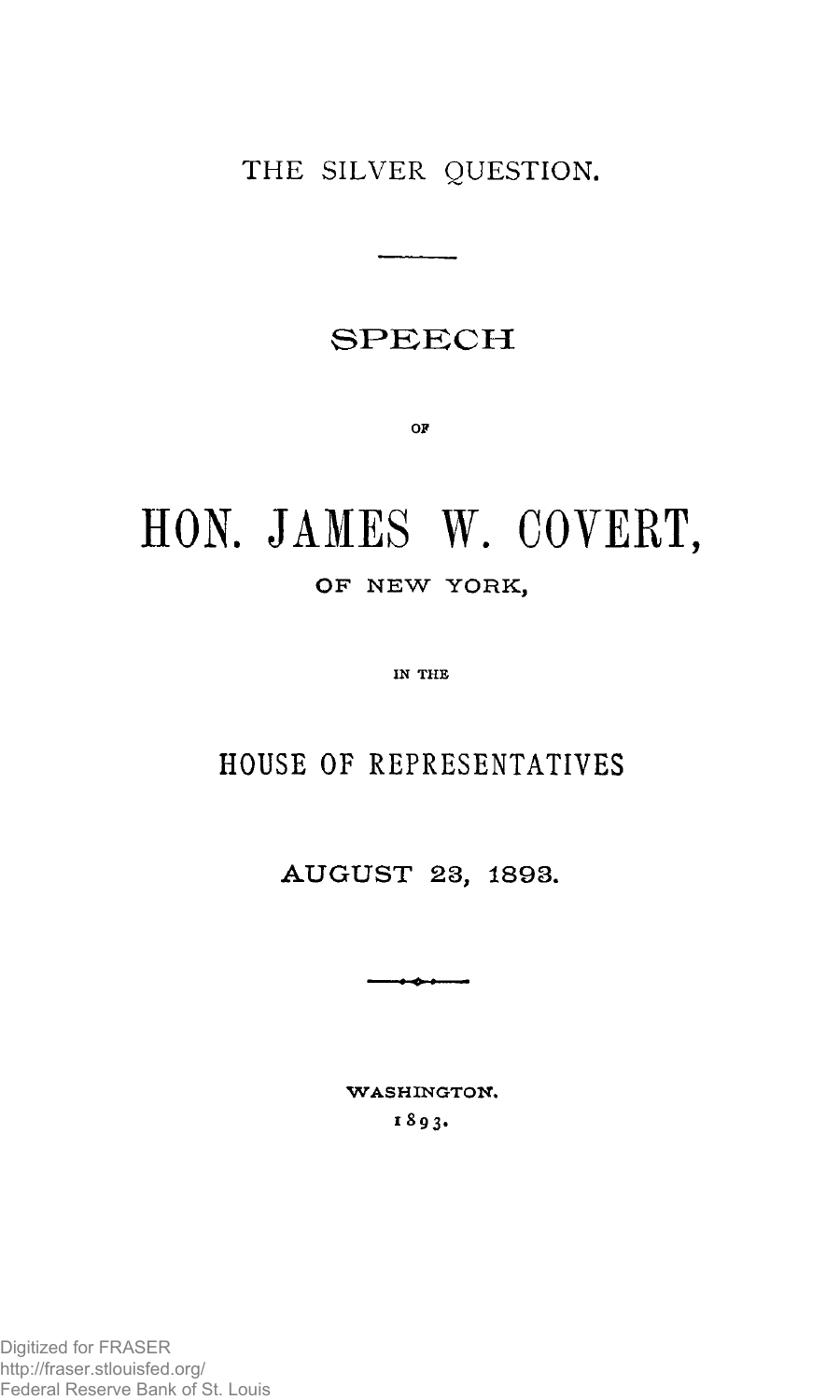#### **SPEEC H**

**OF** 

## **HON . JAME S W. COVERT .**

. The House having under consideration the bill (H. R. 1) to repeal a part of<br>an act, approved July 14, 1890, entitled ''An act directing the purchase of<br>silver bullion and the issue of Treasury notes thereon, and for othe poses"—

Mr. COVERT said:

Mr. **SPEAKER**: This debate which has been participated in so earnestly and so eloquently, is rapidly drawing toward its close, I desire to congratulate the House and the country upon the character of this discussion. It has disclosed a depth and extent of research,a close and logical reasoning, and a fairness and completeness of presentation on both sides rarely reached in the discussions of any lawmaking body on earth, it has been in the fullest sense an educational debate, and as such has been carefully watched and followed in every section of the land. While this discussion has been eminently fair in every material respect, yet gentlemen have on occasion indulged in references to the people of my own State which might call for reply did we who have been assailed believe in the sincerity of those who have indulged in these references.

No imagination, unless abnormally vivid, could in the face of established facts conceive the existence of " a gold combination " in the State of New York, powerful enough to reach its ends through any possible system of legislative action. Almost all of my colleagues who have spoken on this question, have been at great pains to explain the character and methods of our peo-<br>ple who favor the repeal of the existing purchasing clause. My ple who favor the repeal of the existing purchasing clause. colleague [Mr. **COOMBS**] has spoken of the matchless generosity exhibited by New York toward other communities and States in seasons of misfortune and distress. My other colleague [Mr. **WARNER**] explained at length in presenting the memorial of the Chamber of Commerce, that that body was constituted not alone of bankers, but of business men generally.

My other colleague [Mr. **HENDRIX**] did not "boast " of his bank presidency, as stated by the gentleman from Illinois [Mr.<br>LANE], but rather apologized for it. He intimated that he had nothing but his salary to his credit; that he was born and brought up in Missouri; and that, therefore, even though he was now a New York bank president, he was "only a little one." [Laughter.] I submit that New York has no need to be even semiapologetic in any explanation that may be given of the attitude of her people on this question.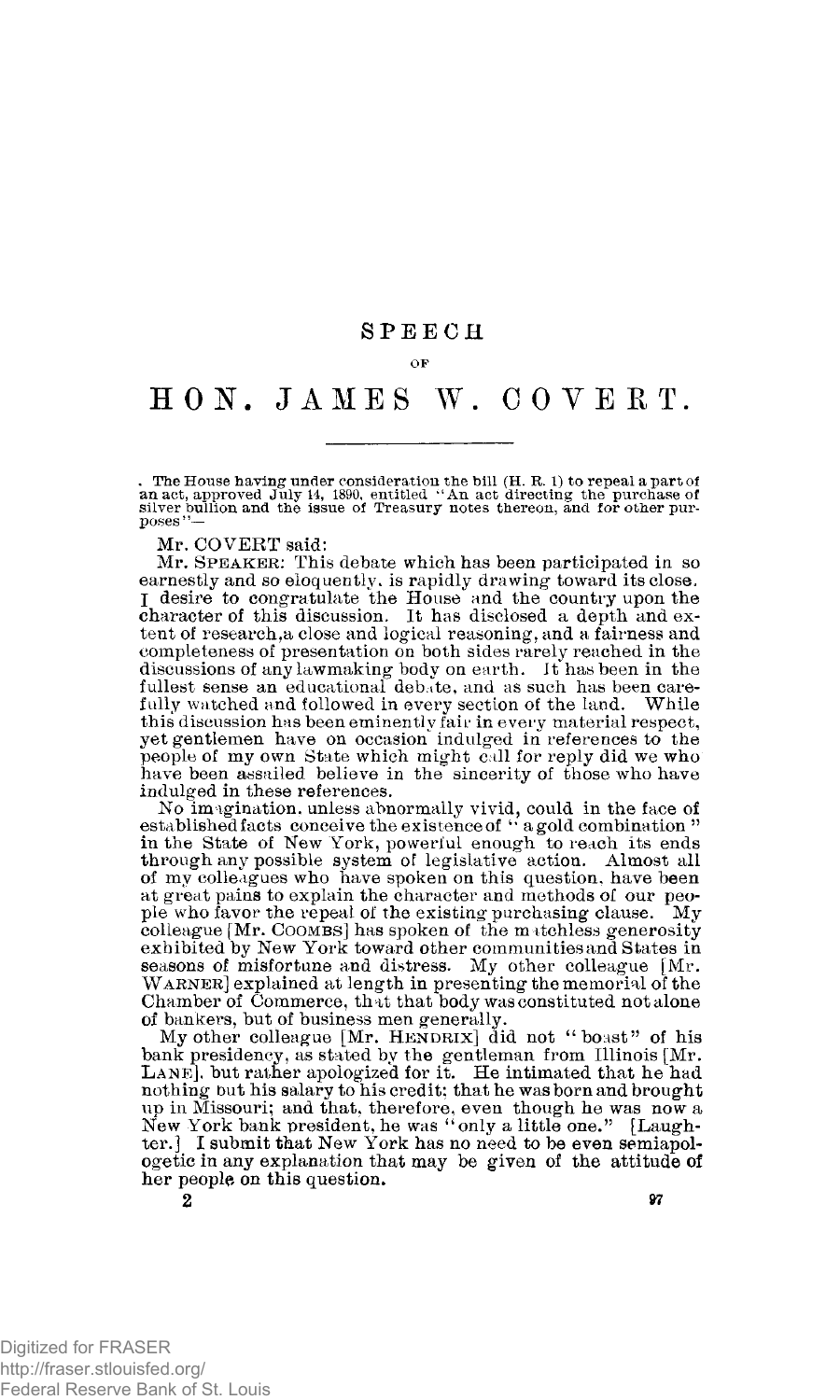The people of that sovereign State have in the strongest and most forceful way declared their sentiments upon all questions affecting the rights of the many as against the demands and encroachments of the few.

Upon the statute books of the Empire State stands the recorded voice of her people upon the vital question of the preservation of their interests as against corporate aggression and the excessive demands of a money power. Years ago her Legislature by form >1 enactment lessened the legal rate of interest on loans and advances of every character. In no one State of this Union can money be secured at so low a rate for any legitimate business or industrial enterprise.

Mr. Speaker, your own State of Georgia knows this. Alabama knows it. Florida knows it. Scarcely a Southern State whose business and industrial interests have prospered since the war but is glad to make acknowledgment of this fact. Capital for the development of mines, the building of rairrords, and the furthering of internal improvements has gone to the Southland for all these desirable and beneficent purposes. Do not, I beg you, Mr. Speaker, misunderstand the spirit in which this is said. The obligation was not upon one side alone. Our business men have been glad to make these investments—as glad, perhaps, as the people of the South were to receive them. To-day the bond of union, the community of interest between the people of the New South and the people of the Empire State of New York is closer and stronger than that which exists between the South and any other one State in the whole Union. [Applause.]

What else has New York done in the interests of the many as against the few? The tax laws of New York have been characterized as drawn and enacted for the protection of poor and even delinquent taxpayers rather than for the fair protection of pros-perous property owners. The drift of legislation in the State of New York during all the late years has been in the direction of the restriction of the powers of corporations and the suppression of all manner of syndicates and trusts.

Our State laws even fotlow the wealthy property owner beyond the grave, and compel his estate to pay a percentage of its value in the way of succession and inheritance taxes into the public treasury for the benefit of the Commonwealth.

Mr. Speaker, what State of all this grand sisterhood can point to stronger and more uniform laws against the encroachment of capital and its undue aggregation, and in the direct interests of what gentlemen on this floor sometimes refer to as the "plain, common people?" The terms "leeches." ''vampires," and "Wall street bandits"

have no application to a body of people who have placed upon the statute books of their State laws of the nature of those to which I have made but brief and general reference.

Coming up from every section of the Empire State, from the body of the people who have made insistance upon the enactment of these measures—from merchants, manufacturers, mechanics, wage-earners, from Montauk to the Lakes—is the demand, peremptory and emphatic, for the unconditional repeal of the silver-purchasing Enactment.

This enactment as it stands is more and very much more than 97

Digitized for FRASER http://fraser.stlouisfed.org/ Federal Reserve Bank of St. Louis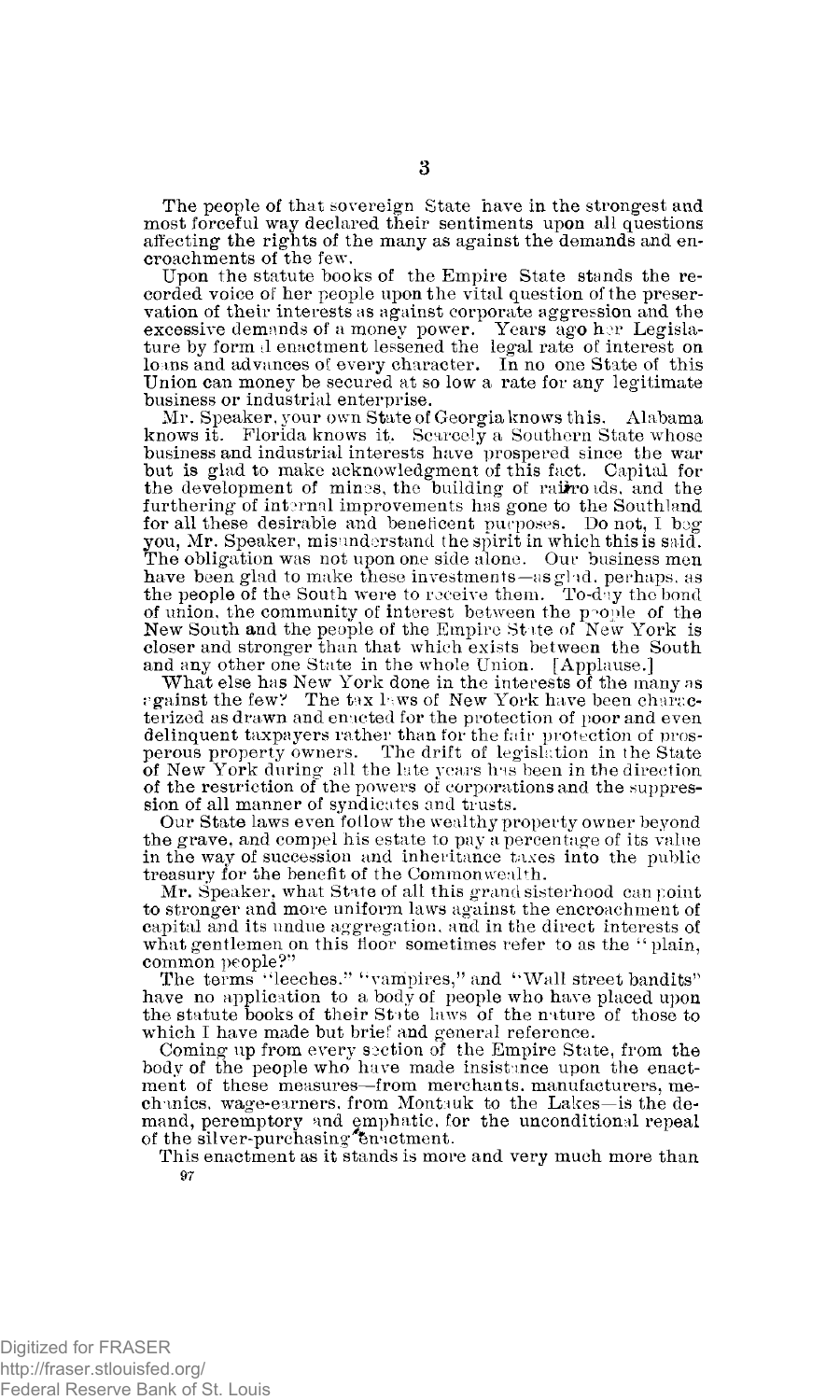a "cowardly makeshift." It is absolutely wrong as matter of principle. It has been demonstrated by the saddest experience that it is disastrous as matter of policy.

During the debate on the free-coinage bill in the last Congress, from my place on this floor, I argued for the immediate and absolute repeal of this measure; and I do not purpose to repeat now the reasons advanced at that time in favor of its unconditional repeal.

That this measure, which has been tried in the balances and found to be so grievously wanting, should be repealed upon some proper basis, has grown to be the sentiment, the almost common

sentiment, of thoughtful minds in every section of this land. Why do the people of New York who have framed the laws I have mentioned, laws strengthening the hand of labor and the cause of the "common people''—why do they demand the unconditional repeal of this enactment?

Frequent reference has been made during this discussion to the "debtor class" of our people. The gentleman from Missouri [Mr. HAI.T.] has devoted the greater part of his speech to a defense of this body as against the creditor class of the community, and has argued that unconditional repeal would weigh heavily against their interests.

Mr. Speaker, I do not like the term "the debtor class," as applied to the great bulk of the people of this Republic. If I am employed to try a law suit or to examine a legal question for a client, and am to receive my pay when the work is done, from the very moment that work is completed my client is my debtor, though his possessions are ten times more than mine. The man who sells a ton of coal or a barrel of flour on credit to a customer, though the latter be a modern Croesus, holds him as his debtor until the obligation is discharged.

The great bulk of the people of this land are wage-earners, getting their pay at the end of the week or the month, as the case may be.

Until the end of the week or of the month, until the stipulated pay day, though the one may live in a palace and the other in a hovel, the employer is the debtor, the employe the creditor.

I submit, sir, that the legislation we frame shall be in the interest not alone of the debtor class, as that term is applied by many gentlemen on this floor, but that it shall have a wider, broader scope, and shall be in the interest of the wage-earners, for this class, happily, makes up by far the greater number of the people of this Republic.

These wage-earners, and large numbers of them are wagesavers, are entitled to the very best and soundest money in existence anywhere as the fruit of their labors. It should be the aim of Federal legislation to secure for them this kind of money

and absolutely nothing short of it. [Applause,**<sup>j</sup>** And now, Mr. Speaker, can there be any definite assurance of safety in this regard, if any one of the pending amendments shall be adopted as a condition of the repeal of the existing law? Suppose that any one of the various and varying propositions seeking to establish a ratio of value between gold and silver upon the basis of 1 to 16 or 1 to 20, shall be adopted, can there be any

Digitized for FRASER http://fraser.stlouisfed.org/ Federal Reserve Bank of St. Louis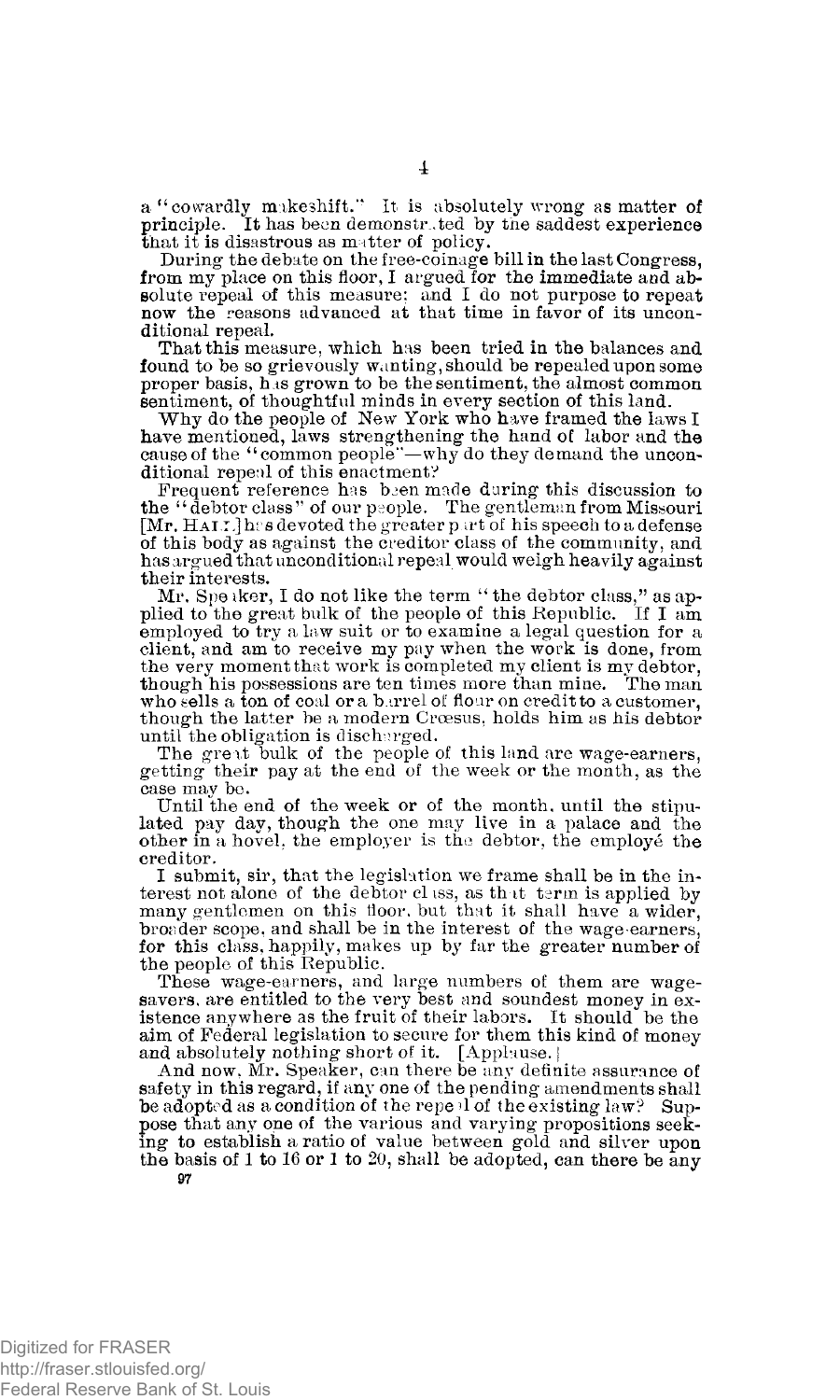definite assurance that the great bulk of our people who are wage-earners, and those among them who are wagges avers, will be protected in their right to receive the best kind of money that c n be paid to them?

The financial history of the world has shown us that the value of silver has been gradually but surely decreasing. Time was when 1 ounce of gold would buy only 8 or 9 ounces of silver. To-day, in the markets of the world, it requires about 25 ounces of silver to obtain 1 ounce of gold. And this condition has not been brought about alone by legislative action. The opening and development of extensive silver mines, and the labor-saving processes by which the cost of production has been lessened, have been most potential agencies in bringing about this result.

What assurance can any man give, expert though he may be in all questions of finance, that the variance in value between the two metals may not be still further increased in the immediate future?

Will legislation sustain the value of silver? Why, it was imagined that the very act which we are now called upon to repeal would at once send up the price of silver and sustain its increased value.

Here was the Government of the United States a regular purchaser of the metal to the extent of 4,500,000 ounces each month. These conditions have been in operation for the past three years, and yet the value of silver as comp ired with gold stands to-day at about 25 to 1 in the markets of the world.

Mr. Speaker, the people of the State of New York, and I, as one of their representatives here, believe in the coinage of silver.

1 beiieve in the declaration made in this regard in the last Democratic platform. I believe there can be no uncertainty in the construction to be given to that declaration. If there was any doubt or any ambiguity about it, that doubt or uncertainty was removed, and the platform was revised and corrected when the same men who adopted it made Grover Cleveland their nominee for the Presidency. Early in 1892 he had hazarded his chances for the nomination by a bold, manly, and courageous declaration of his position on the financial question. His views, clearly and emphatically stated, were known and understood by all men. His views then, are his conclusions now. The people who were his advocates then should be his strongest and staunchest supporters at this juncture, when legislation is invoked in affirmance of these conclusions.

Neither the President nor any considerable number of the American people stand to-day opposed to the coin ige of silver. The American people as a whole have an affection that can not be alienated for the met il that has served them so faithfully and so well. If, by international agreement, or by any other plan that can be devised, we can safely continue the free coinage of silver<br>the whole people will say, "Let the work goon." It is the mone**y** • o which we have for long ye irs been accustomed, and we have for it all the affection we entert in for an old friend and faithful ervitor.

But we must face conditions as they are, and not as we might w.sh them to be. Silver has become like an old and faithful

**5**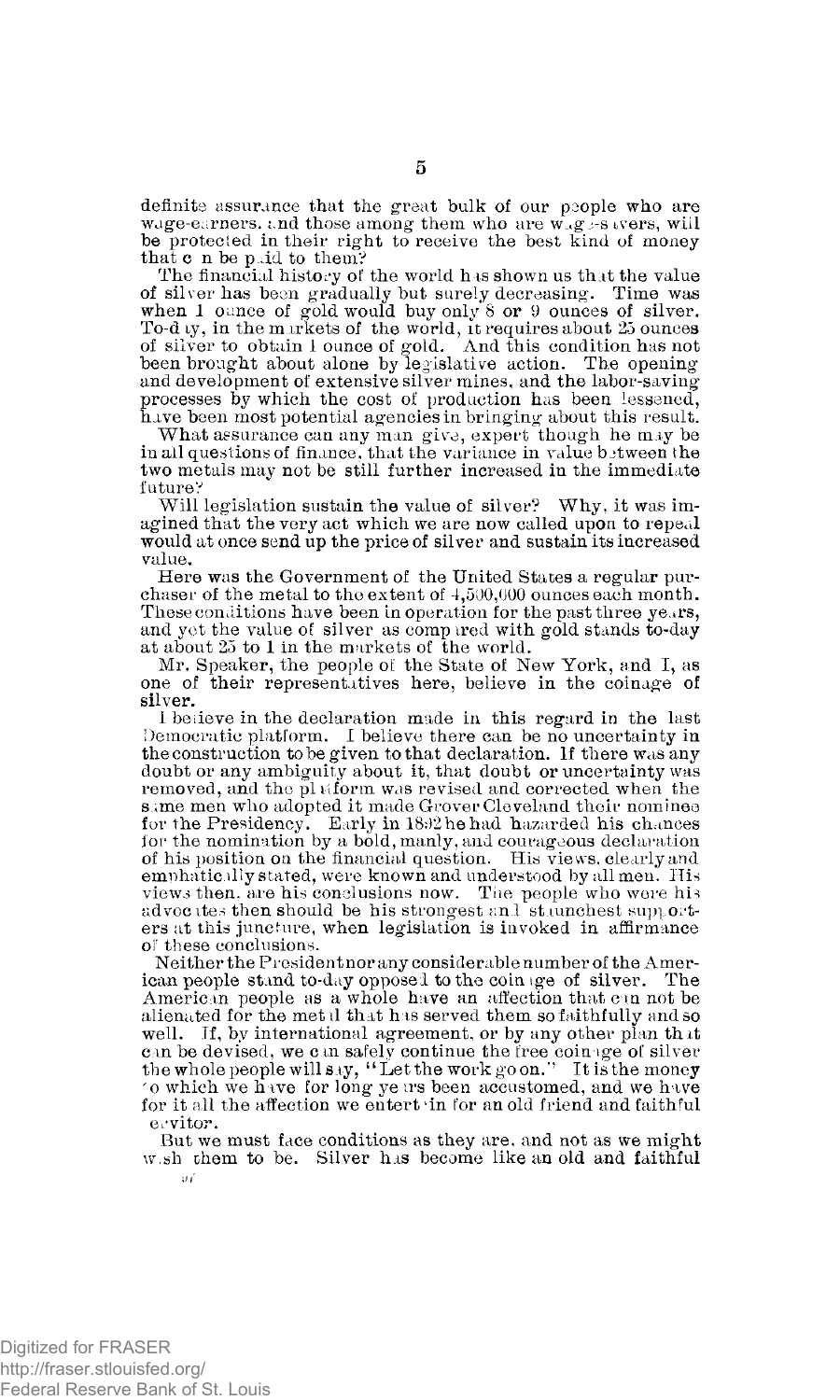servitor who has fallen unfortunately into unsteady habits. It has been abandoned for this reason by m my of its former friends among the nations of the earth, and its usefulness has been largely diminished. The duty on our part is to reform it, if we can, and to restore its former usefulness if this restoration can be accomplished. Heroic me isures are invoked in extreme cases, and in the existing emergency nothing, in my judgment, will accomplish the desired reform except a resort to the "gold cure." [Laughter and applause.]

I b lieve fully, Mr. Speaker, in the maintenance of the independence of this Republic in all material ways. I believe in its being, so far as possible, self-sustaining, just as I believe in its being in all ways self-respecting. And yet no man can doubt that we would lose in power and prosperity if through the use of a debased currency our credit as a nation should in any way be imp ired. The Americ in people are not to be persuaded to a wrong course through any cry of subserviency to the practices of European powers. They believe in the widest and freest trade with the nations of the earth by the honest and honorable methods which, being best alike in principle and in policy, will best subserve the interests of the whole people.

Reference has very ingeniously been made to the fact that Great Britain having, so far back as 1816, adopted the single gold standard as her measure of value, thereafter for years carried on trade with foreign nations using a double or even a single silver standard without friction or emb rrassment.

I have no doubt that there was perfect freedom from either, so far as Great Britain, with her single standard, was concerned. St itistics have not been given, but that Great Britain profited by the transactions thus conducted may very readily be assumed when we know that the most potential of the civilized nations abroad with whom she thus traded, one after the other abolished all other systems and adopted the single gold standard as the only measure of value.

Every pound of English money, every French franc, every German mark which comes to this country adds to the wealth of the nation. Every foreign investment here brings us into closer contact and communion with our sister nations across the seas. Every investment of foreign money here, every business transaction with foreign nations, is in the direction of the casting away of the sword, and the invocation of the gentler mediation of the pen in the adjustment of all internationl complications.

We have heard very much during this discussion as to the dangers and difficulties which would follow a contraction of the currency; and this, in the face of the known fact that over 90 per cent of the entire business of the country is conducted upon a credit system. Whatever evils might follow currency contraction, I insist they would be but slight in comparison with those which would come to us from loss of national credit, as a resultant of a debased currency.

One of the most able and distinguished of the advocates of free coinage, the Senator from Nevada [Mr. **STEWART**], has said that the credit of the world is based on standard money, and the same st itement is repeated by those who stand with him for free coinage.

Digitized for FRASER http://fraser.stlouisfed.org/ Federal Reserve Bank of St. Louis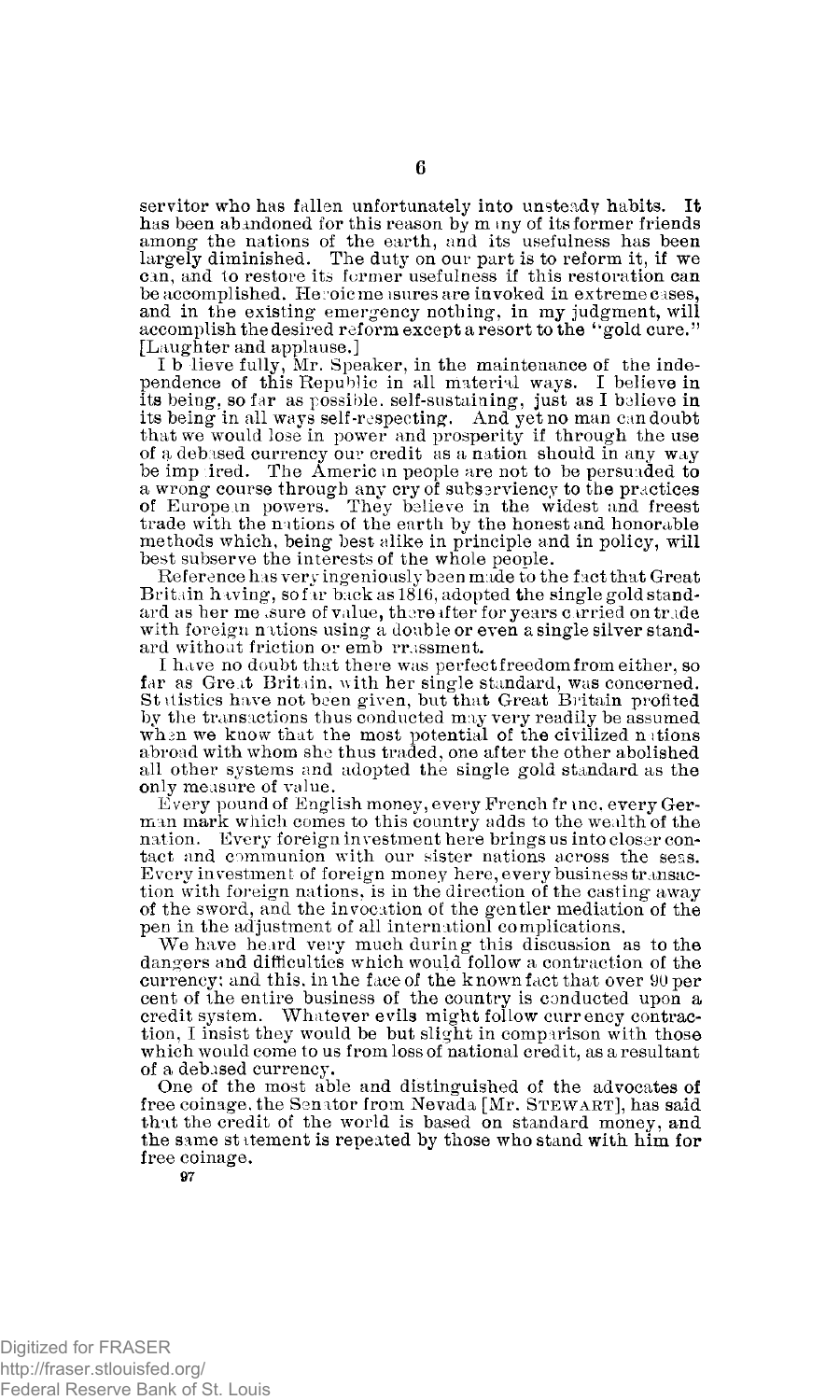It is with nations as with individuals. Credit is a complex quantity, constituted of various elements. Knowledge of the abstract honesty of the debtor and the desire to repay the creditor, faith in the debtor's integrity, these are elements entering into the composition of what the world calls "credit." Senator **S**TEWART himself gives denial to his own theory that credit is based on money alone by a sketch of his own life as found in the Congressional Directory. I read only a line or two from page 72:

Heatten led Lyons Union School and Farmington Academy. Was teacher<br>of Mathematics in the former school while yet a pupil. With the little<br>money thus carned, and the assistance of James C. Smith, one of the judges<br>of the su

This bright and brainy young man had not money enough, "standard" or otherwise, to enter college, but he had what was better—he had credit—which secure. I him what he most de $sired-a$  liberal education; and the distinguished Senator makes manly and grateful acknowledgment of the fact even after more than forty years of time.

As with individuals, so with nations. The same elements enter into the formation of what individuals and nations alike call credit—the preservation of which is and always should be the primal obligation resting upon this Republic.

Mr. Speaker, I have said that the debate upon the pending measure has been close and logical, and eminently educational in its character. It has had its other distinguishing features, which have given it more than ordin iry interest. Heroism is by no means confined to the tented field, where devoted patriots have bared their breasts to receive the shock of battle.

There have been exhibitions of the highest order of heroism on the floor of this House during discussion and attempted legis-lation on this silver question. I remember, and those who served here during the last Congress will readily recall the intense excitement which prevailed while the consideration of the free-coin ge bill was unde discussion—excitement which reached its climax when the final vote was taken. There was a district in the State of West Virginia where the sentiment at the time was strongly in favor of free coinage.

The member who represented that district had given c ireful and studious consider nion to the proposition, and could not conscientiously bring himself to its support. He had att i.ed a high, a very high, measure of distinction in nation  $d$  politics, and an adverse vole might mean for him political destruction, swift and absolute and certain. With all of his politic-1 future thus in possible jeopardy, firm and loyal to his convictions of duty as a member of the American Congress, the cause of free coinage received a negative vote when response was made to the name of WILLIAM L. WILSON of West Virginia. [Applause.] That he has since been returned to this Congress.is to the infinite credit of his home district, and it is to the credit of my friend from Tennessee [Mr. PATTERSON], and a number of other gentlemen on this floor, that they have, in a brave and minly way, during this discussion, announced that while they favored freesilver coinage in the last Congress they stand opposed to it as conditions present themselves to-day. [Applause.]

Mr. Speaker, with all the American affection for silver as cur-**97** 

**7**